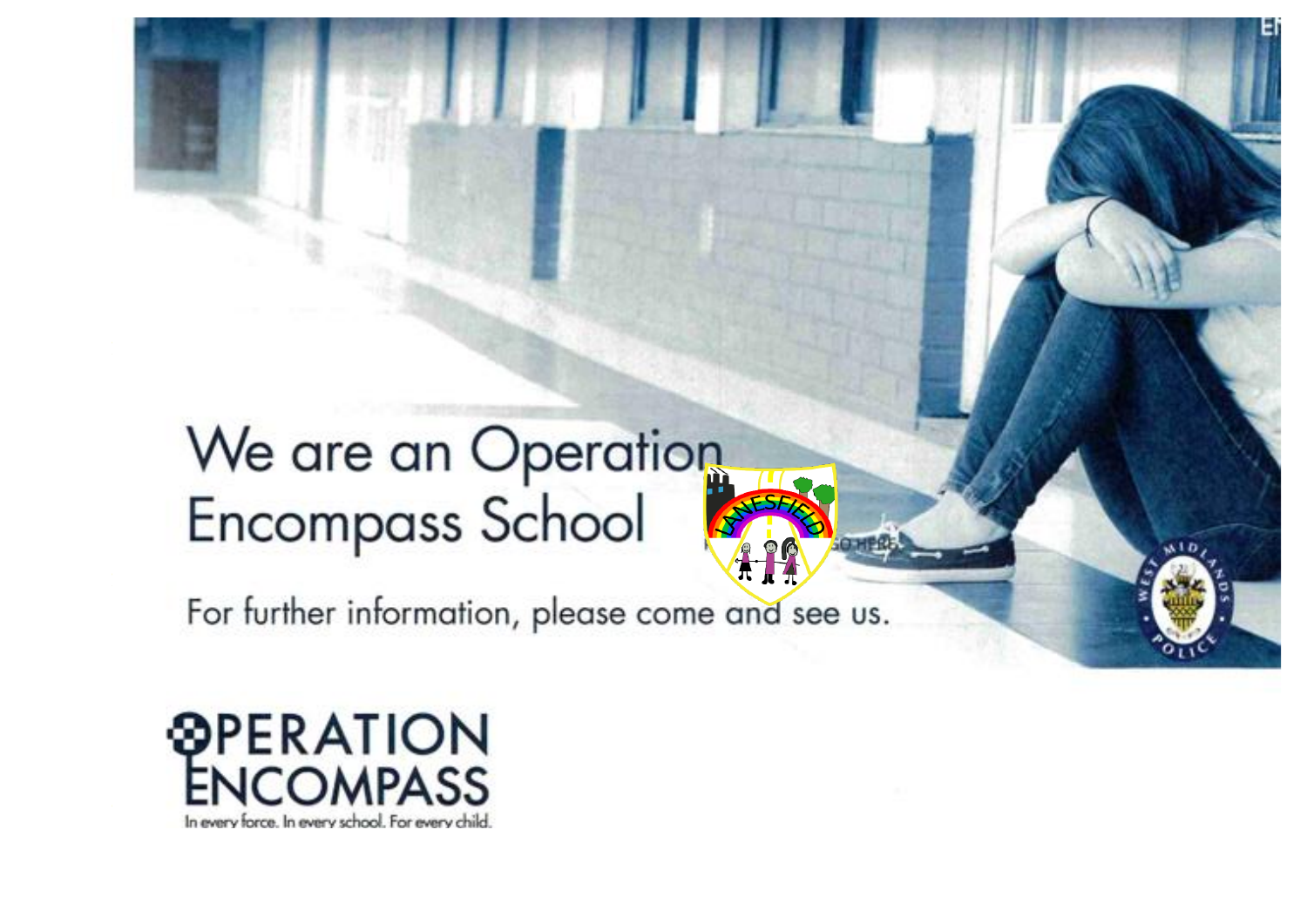

## Operation Encompass Safeguarding Statement

Our school is part of Operation Encompass. This is a police and education early intervention safeguarding partnership which supports children and young people who experience Domestic Abuse.

Operation Encompass means that the police will share information about Domestic Abuse incidents with our school PRIOR to the start of the next school day when they have been called to a domestic incident.

Once a Key Adult (DSL – Mrs Rollinson) has attended at an Operation Encompass briefing they will cascade the principles of Operation Encompass to all DDSL/s.

Our parents are fully aware that we are an Operation Encompass school.

The Operation Encompass information is stored in line with all other confidential safeguarding and child protection information.

The Key Adult has also led training for all school staff and Governors about Operation Encompass, the prevalence of Domestic Abuse and the impact of this abuse on children. We have also discussed how we can support our children following the Operation Encompass notification.

We are aware that we must do nothing that puts the child/ren or the non abusing adult at risk.

The Safeguarding Governor will report on Operation Encompass in the termly report to Governors. All information is anonymised for these reports.